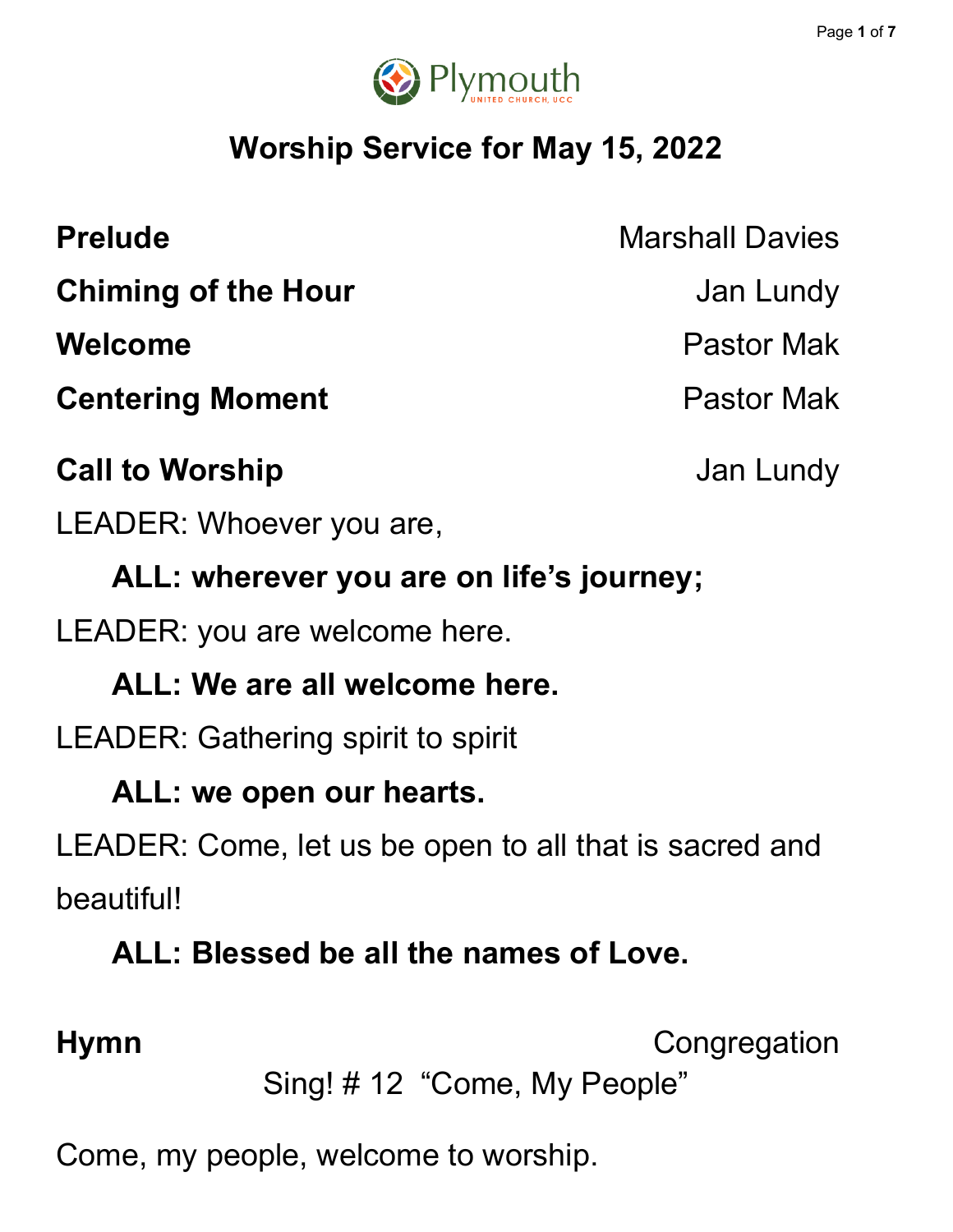Love is in the warmth of this place. Sing to God a song of thanksgiving, Sing to God a song of praise!

Gather in safety, welcomed in Christian love; God touches us with strength from above.

Come, my people, welcome to worship. Love is in the warmth of this place. Sing to God a song of thanksgiving, Sing to God a song of praise!

Stories of Jesus show us the way to live, How to serve others, how to forgive.

Come, my people, welcome to worship. Love is in the warmth of this place. Sing to God a song of thanksgiving, Sing to God a song of praise!

Stand with each other in one community, Working together God's reign to see.

Come, my people, welcome to worship. Love is in the warmth of this place. Sing to God a song of thanksgiving, Sing to God a song of praise!

### **Biblical Witness** Pastor Mak

"Psalm 23" interpretation by Bryan Fowler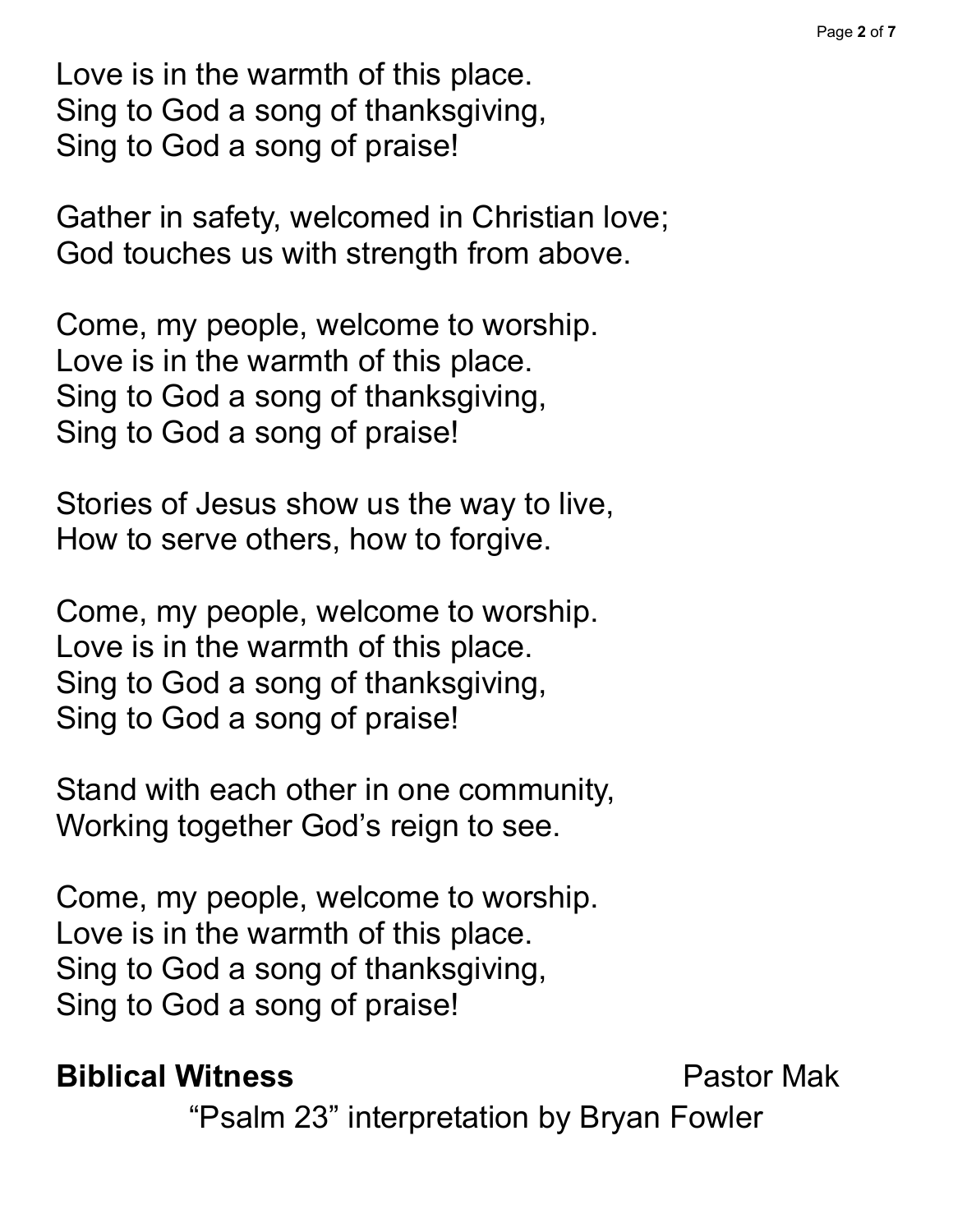The Lord is my Shepherd I have all that I need God lets me rest in green meadows And leads me beside peaceful streams God renews my strength Guiding me along right paths, bringing honor to God's Name Even when I walk through the darkest valley, I will not be afraid For You are close beside me

## **Contemporary Witness** Jan Lundy

"Footprints In The Sand"

One night I had a dream…

I dreamed I was walking along the beach with God, and Across the sky flashed scenes from my life. For each scene I noticed two sets of footprints in the sand; One belonged to me, and the other to God. When the last scene of my life flashed before us, I looked back at the footprints in the sand. I noticed that many times along the path of my life, there was only one set of footprints.

I also noticed that it happened at the very lowest and saddest times in my life

This really bothered me, and I questioned God about it.

"God, you said that once I decided to follow you,

You would walk with me all the way;

But I have noticed that during the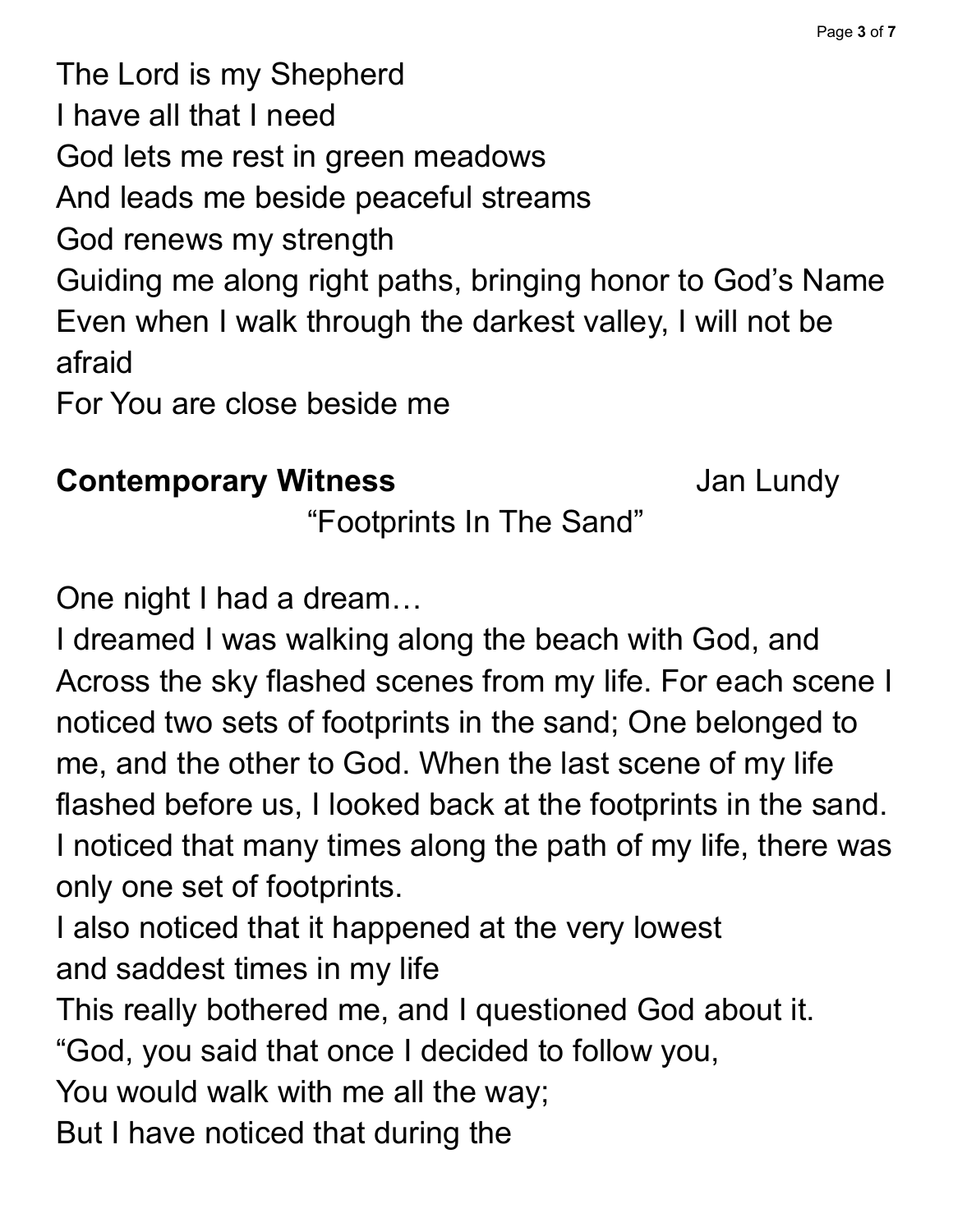most troublesome times in my life, There is only one set of footprints. I don't understand why in times when I needed you the most, you should leave me. The Lord replied, "My precious, precious child. I love you, and I would never, never leave you during your times of trial and suffering. When you saw only one set of footprints, It was then that I carried you.

**Reflection Amie Friday & Pastor Mak** "Internal Destigmatizing"

**Special Music Plymouth Choir** 

"You Are Wonderfully Made"

**Pastoral Prayer Pastor Mak** 

**Unison Prayer Pastor Mak** 

**Holy Love, we accept your invitation to walk with you and with each other. When we are feeble, help us reach out to your strong arm. When we are in trouble, help us call on your grace without guilt. Increase our faith when our destination seems distant and our hearts are heavy. Remind us that our doubts are evidence of thinking and feeling deeply. Draw us close as a family of faith. Where**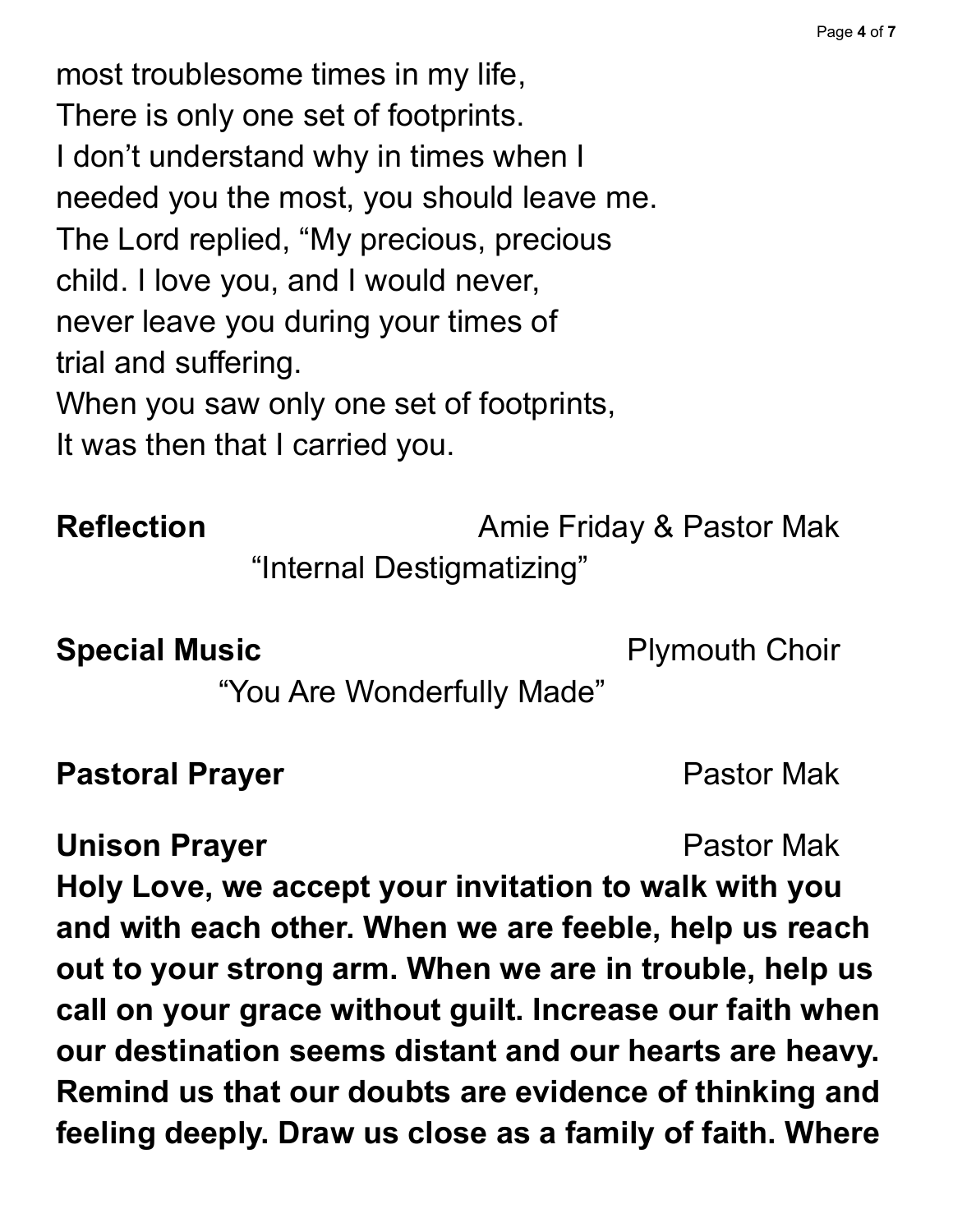**there is discord help us mend. Give us ears to hear each other and hearts to love beyond our fears. We long to know your sacred presence more fully each day and share it with each other. We yield to Spirit. Show us how to live more honestly and to see the needs around us so we can make a difference. Our hearts are grateful and sing praises for the beauty, wonder, and mystery of Love.**

#### **Invitation to Offering Community Community Community** Jan Lundy

Plymouth's General Fund & Re:MIND - Loose Offering

#### **Offertory Music Marshall Davies**

### **Doxology** Congregation

Praise God from whom all blessings flow Praise God all creatures here below Praise God for all that Love has done Creator, Christ, and Spirit one Amen

# **Offertory Prayer Contract Contract Contract Contract Contract Contract Contract Contract Contract Contract Contract Contract Contract Contract Contract Contract Contract Contract Contract Contract Contract Contract Cont**

LEADER: Some of us give out of our abundance.

# **ALL: Others give out of our scarcity.**

LEADER: For all of these gifts we seek your blessing.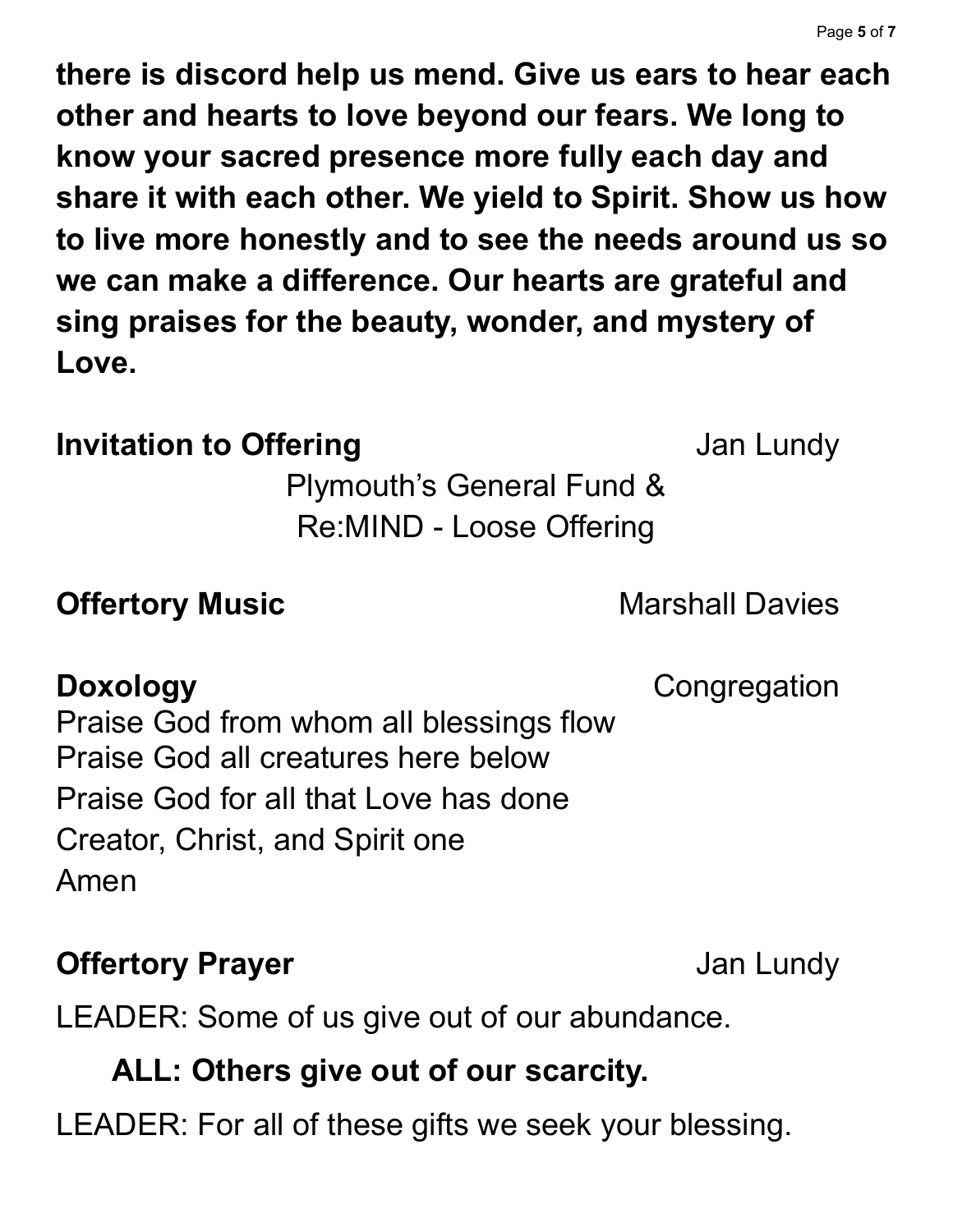# **ALL: To be a source of healing.**

LEADER: To be a resource of freedom for the oppressed.

**ALL: To proclaim good news that all are loved and cherished by God.**

**Hymn** Congregation Sing! # 187 "Lord Prepare Me to Be a Sanctuary"

Lord, prepare me to be a sanctuary Pure and holy, tried and true With thanksgiving, I'll be a living Sanctuary for You.

God, empower me to be a witness for you, Acting boldly, in your name; Seeking justice, where there is hurting Offering hope where there is pain.

Lord prepare me to be a sanctuary Pure and holy, tried and true With thanksgiving, I'll be a living Sanctuary for You.

### **Benediction Pastor Mak**

**Song of Parting** Congregation